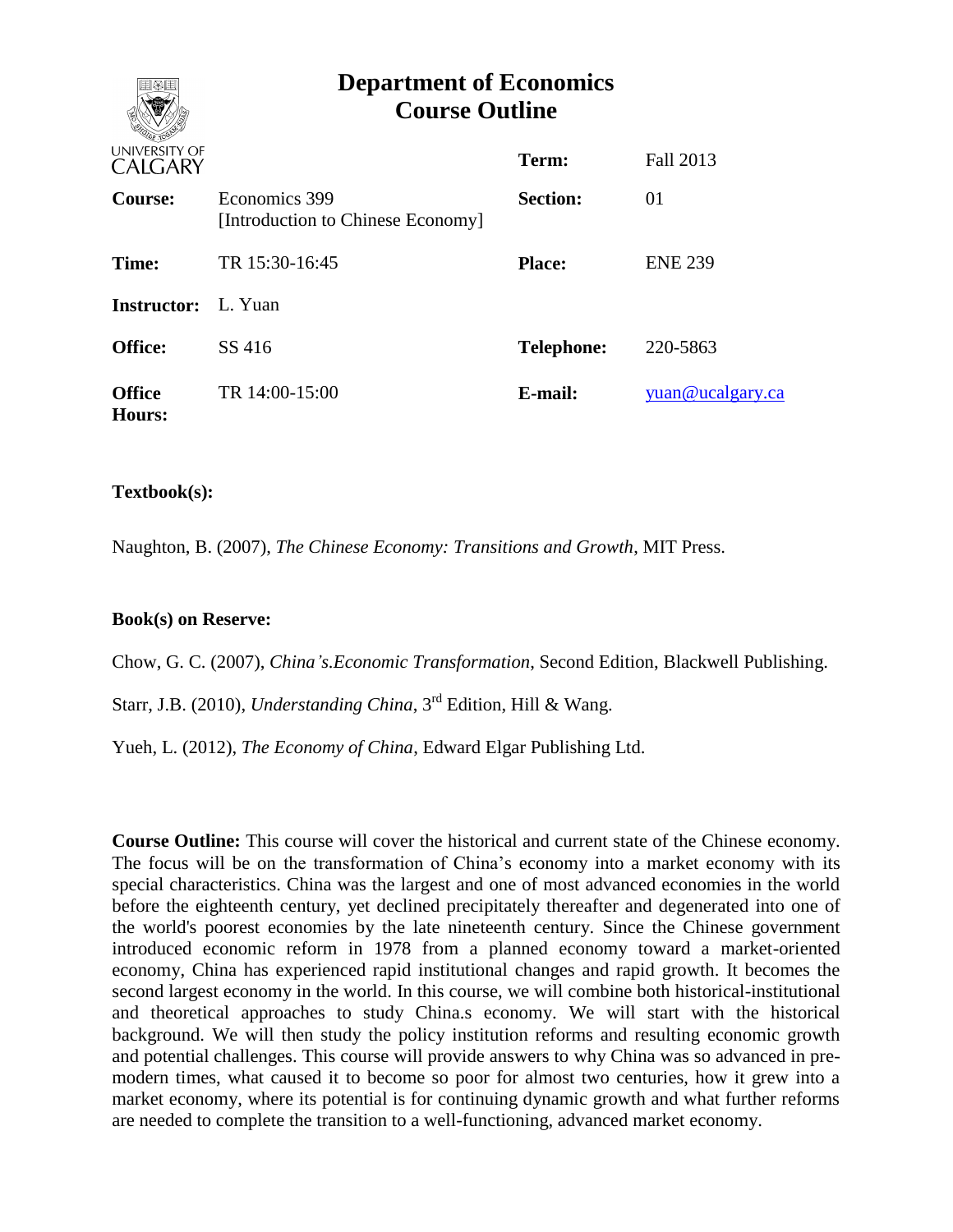#### **Grade Determination and Final Examination Details:**

There will be one midterm exam (worth 30%), three assignments (worth 15%), one class presentation (worth 10%), and final exam (worth 45%). Students who are unable to write the midterm because of an illness, family emergency or religious observance will have the midterm weight shifted to the final examination. Documentation MUST be provided."

All work will be marked on a numerical basis, then aggregated, and converted to letter grades. The following *grade conversion chart* is an approximate guide to letter grade equivalents.

| $A+ 96-100 \quad B$ $76-82 \quad C- 56-60$ |  |  |
|--------------------------------------------|--|--|
| A $92-95$ B- $71-75$ D+ $51-55$            |  |  |
| A- $88-91$ C+ $66-70$ D $46-50$            |  |  |
| $B+ 83-87$ C $61-65$ F <45                 |  |  |

Calculators will not be allowed during the writing of tests and final examinations. There will be a Registrar scheduled final examination, lasting 2 hours and held in a classroom. Tests and exams will not involve multiple choice questions.

Students' Union Vice-President Academic: Emily Macphail Phone: 403-220-3911 E-mail [suvpaca@ucalgary.ca](mailto:subpaca@ucalgary.ca)

Students' Union Faculty Representative (Arts) Phone: 403-220-3913Office: MSC 251 E-mail [arts1@su.ucalgary.ca](mailto:arts1@su.ucalgary.ca) [arts2@su.ucalgary.ca,](mailto:arts2@su.ucalgary.ca) [arts3@su.ucalgary.ca,](mailto:arts3@su.ucalgary.ca) [arts4@su.ucalgary.ca](mailto:arts4@su.ucalgary.ca)

Society of Undergraduates in Economics (S.U.E.): [www.ucalgary.ca/sue](http://www.fp.ucalgary.ca/econ)

Society of Undergraduates in Economics is a student run organization whose main purpose is to assist undergraduate economics students succeed both academically and socially at the University of Calgary. Services include access to the exam bank, career partnerships with the Career Centre through hosting industry nights and information sessions, recognizing achievements in teaching, and organizing social events for members. They invite you to join by contacting [sue@ucalgary.ca.](mailto:sue@ucalgary.ca)

#### *Faculty of Arts Program Advising and Student Information Resources*

 Have a question, but not sure where to start? The Faculty of Arts Program Information Centre (PIC) is your information resource for everything in Arts! Drop in at SS102, call them at 403-220-3580 or email them at [artsads@ucalgary.ca.](mailto:artsads@ucalgary.ca) You can also visit the Faculty of Arts website at<http://arts.ucalgary.ca/undergraduate> which has detailed information on common academic concerns.